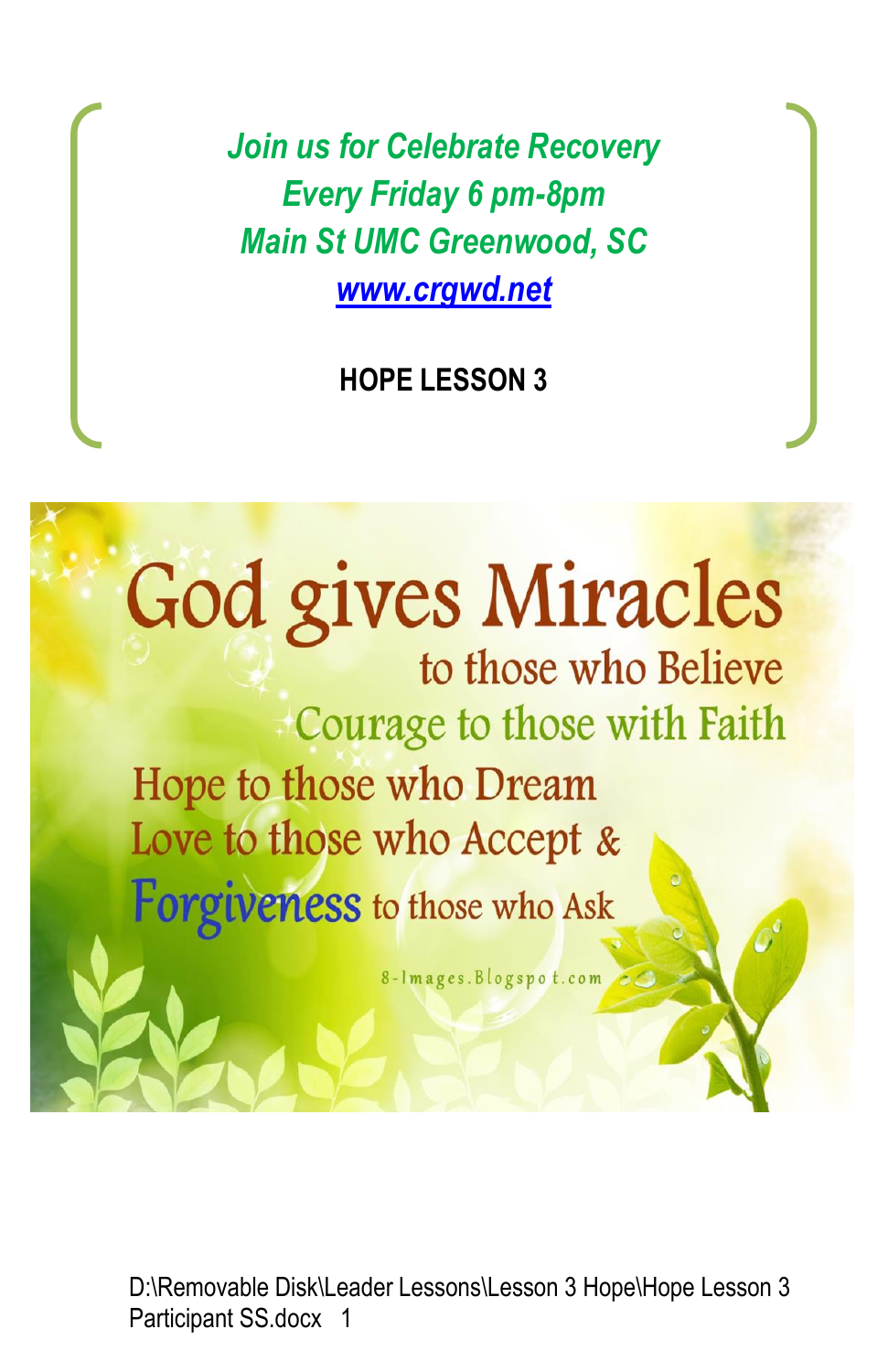**Celebrate Recovery**

**POWERLESS HOPE 3**

**Principle 2 Earnestly believe that God exists, that I matter to Him, and that He has the power to help me recover.**

*(Matthew 5:4).* **"***Happy are those who mourn, for they shall be comforted"* 

**Step 2 We came to believe that a power greater than ourselves could restore us to sanity.**

*(Philippians 2:13). "For it is God who works in you to will and to act according to his good purpose"* 

### **HOPE**

### **Think about it**

*"Anyone who comes to God must believe that he exists and that he rewards those who earnestly seek him" (Hebrews 11:6).*

In the first principle, we admitted we were powerless. Now in the second principle, we come to believe God exists, that we are important to Him, and that we are able to receive God's power to help us recover.

**HIGHER power Our Higher Power has a name: Jesus Christ! Jesus** desires a hands-on, day-to-day, moment-to-moment relationship with us. He can do for us what we have never been able to do for ourselves.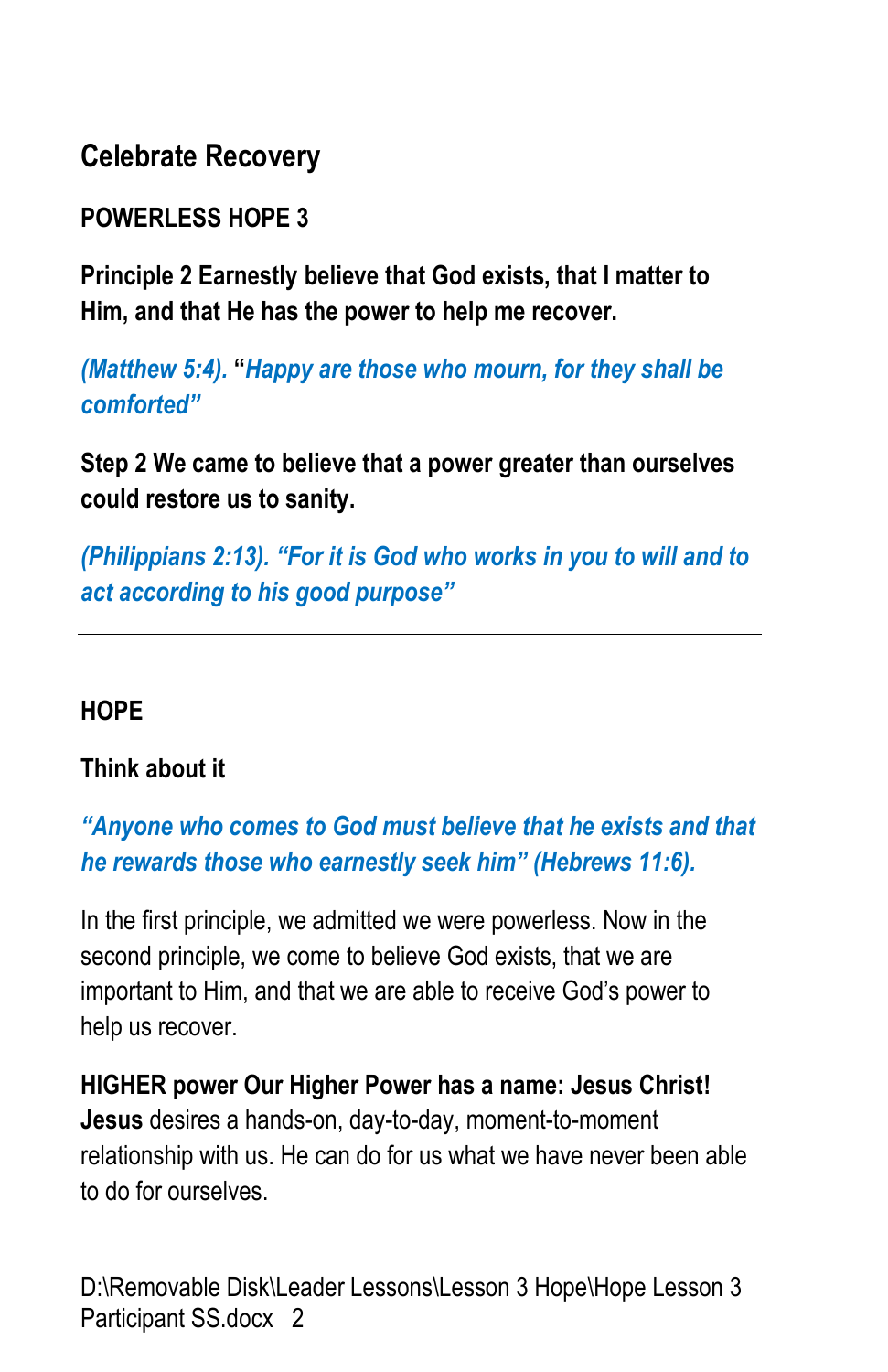*"Everything comes from God alone. Everything lives by his power" (Romans 11:36, TLB).*

*(2 Corinthians 12:9).Jesus tells us, "My grace is enough for you: for where there is weakness, my power is shown the more completely"*

**OPENNESS** to change Throughout our lives, we will continue to encounter hurts and trials that we are powerless to change. With God's help, we need to be open to allow those trials to change us. To make us better, not bitter.

# *Ephesians 4:23, TLB. "Now your attitudes and thoughts must all be constantly changing for the better. Yes, you must be a new and different person"*

**POWER** to change In the past, we have wanted to change and were unable to do so. We could not free ourselves from our hurts, hangups, or habits. In Principle 2, we come to understand that God's power can change us and our situation.

*"For I can do everything God asks me to with the help of Christ who gives me the strength and power" (Philippians 4:13, TLB).* 

## *"Lead me; teach me; for you are the God who gives me salvation. I have no hope except in you" (Psalm 25:5, TLB).*

**EXPECT** to change Remember, you are only at the second principle. Don't quit before the miracle happens! With God's help, the changes that you have longed for are just steps away.

*"I am sure that God who began the good work within you will keep right on helping you grow in his grace until his task within you is finally finished on that day when Jesus Christ returns" (Philippians 1:6).*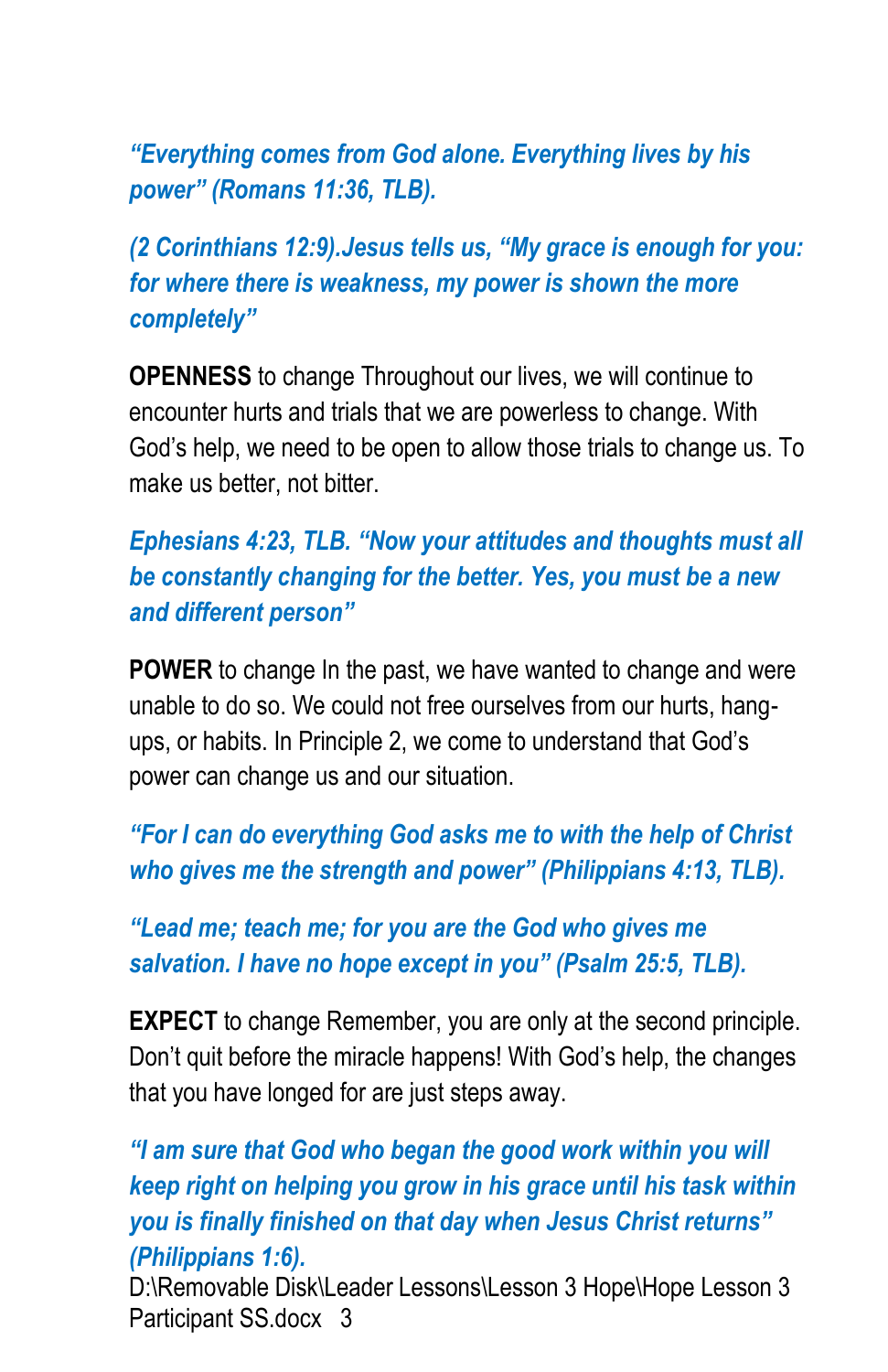# **How do we find hope? By faith in our Higher Power, Jesus Christ.**

*"Now faith is being sure of what we hope for and certain of what we do not see" (Hebrews 11:1, TLB).*

## **Think•write•discuss**

1. Before taking this step, where were you trying to find hope?

2. What do you believe about God? What are some of His characteristics?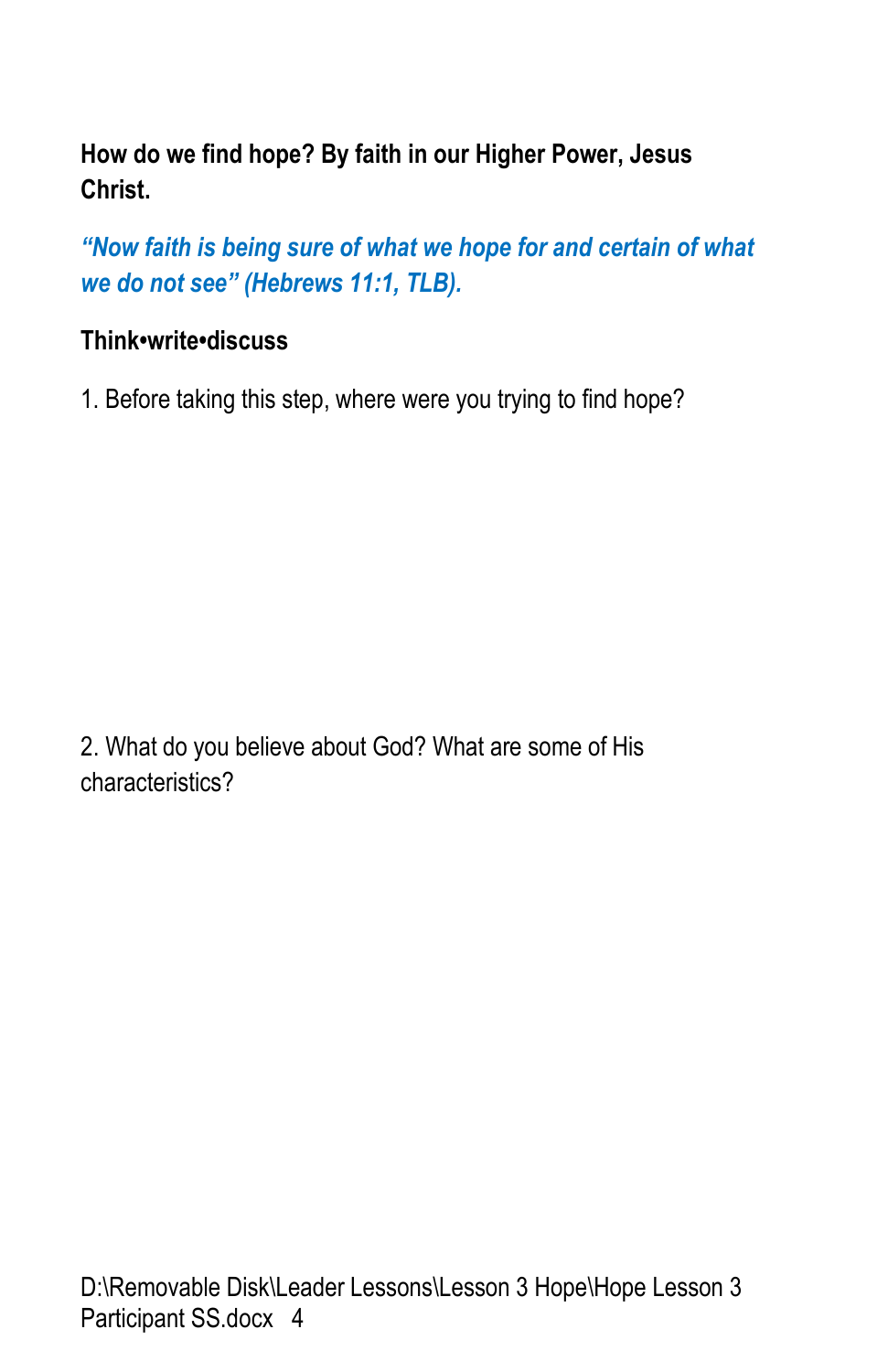3. how are your feelings for your heavenly Father and your earthly father alike? How do they differ?

4 How can your relationship with your higher power, Jesus Christ, help you step out of your denial and face reality?

5.In what areas of your life are you now ready to let God help you?